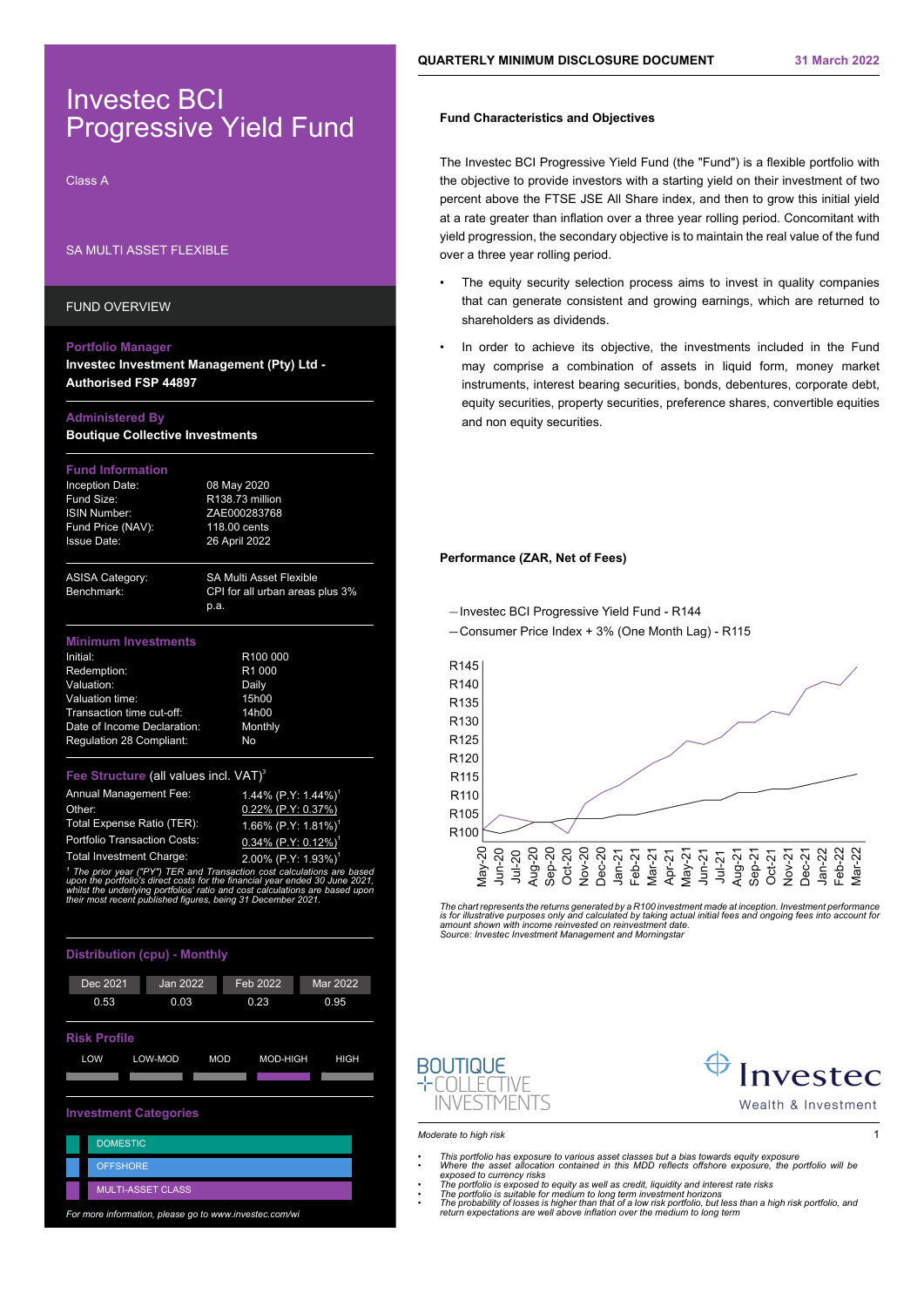# Investec BCI Progressive Yield Fund



# **Top 10 Holdings**

| 1. National Treasury I2029 | 6. Standard Bank Group Prefs    |
|----------------------------|---------------------------------|
| 2 Firstrand I TD           | 7. British American Tobacco PLC |
| 3. Invested Nov Red Pref   | 8. Anglo American PLC           |
| 4. BHP Group PLC           | 9 R2035 8.875% Government Bond  |
| 5. Shoprite Holdings Ltd   | 10. Bid Corporation LTD         |

*Source: Investec Investment Management and Morningstar*

# **Performance (Class A, net of fees)**

|                                            | 1 year | Since inception <sup>2</sup> | <b>Calendar High</b> | <b>Calendar Low</b> |
|--------------------------------------------|--------|------------------------------|----------------------|---------------------|
| Investec BCI Progressive Yield Fund        | 22.2%  | 21.1%                        | 24.8%                | 24.8%               |
| Consumer Price Index + 3% (One Month Lag)  | 8.8%   | 7.5%                         | 8.6%                 | 8.6%                |
| (ASISA) South African Multi Asset Flexible | 12.1%  | 17.9%                        | 22.1%                | 22.1%               |

*2 Annualised*

*Fund inception is 8 May 2020 and CPI + 3% (one month lag) inception is 1 May 2020 Method of calculation: NAV-NAV. Gross income reinvested Source: Investec Investment Management and Morningstar*

# **Calendar Year Returns (Class A, net of fees)**

|                                            | 20205 | 2021  |
|--------------------------------------------|-------|-------|
| Investec BCI Progressive Yield Fund        | 10.4% | 24.8% |
| Consumer Price Index + 3% (One Month Lag)  | 3.3%  | 8.6%  |
| (ASISA) South African Multi Asset Flexible | 12.5% | 22.1% |

*5 From 08 May 2020 to 31 December 2020 Method of calculation: NAV-NAV. Gross income reinvested Source: Investec Investment Management and Morningstar*